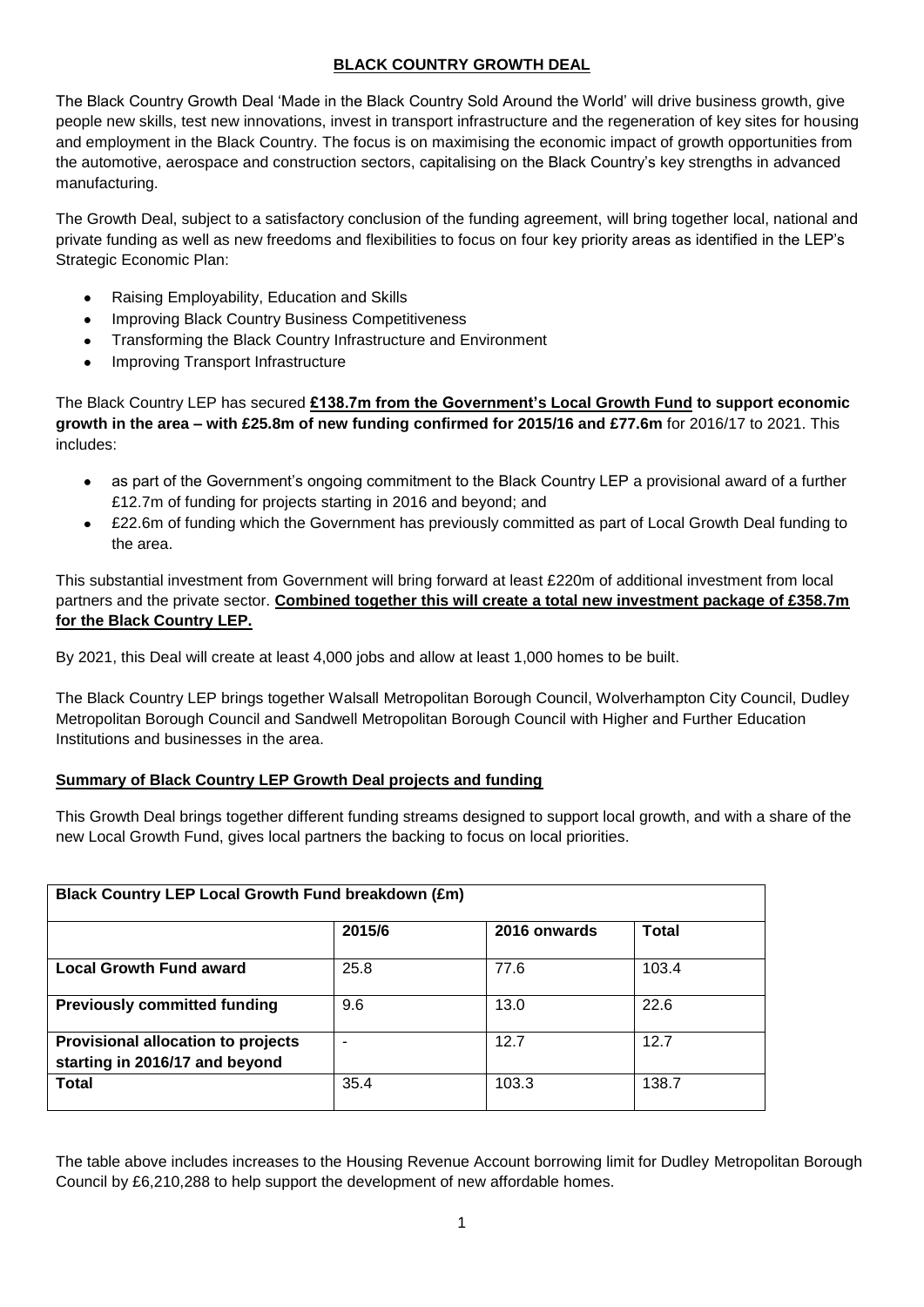Please note: These totals exclude match funding for European Social Fund (ESF) skills activities. The total amount of ESF skills activity LEPs have planned in their draft strategies over the 7 year programme is currently just over 1 billion euros. Actual skills European Social Fund match will be used on the basis of the skills activity which is delivered at LEP level according to their final strategies

**The Black Country LEP and central government have agreed to co-invest in the following jointly-agreed priorities:**

#### **Projects Starting in 2015/16**

- A new state of the art **Centre for Advanced Building Technologies and Construction Skills** comprising approximately 4,427 $m^2$  of new teaching and workshop facilities to complete the £48m investment in Dudley Advance
- **Wolverhampton Interchange**: A fully integrated multi-modal transport hub, with new commercial floor space development for high value jobs, and an improved strategic gateway to the Black Country which will link to HS2
- **Bentley Lane Remediation** creating 11ha of high quality employment land through site remediation works and off site road improvements to draw in £40m of private sector development
- **Advanced Science, Engineering and Technology Centre** at Halesowen College a centre to up-skill local people in this key growth sector
- Growing the **City Centre Cultural and Business Events Offer**: A major refurbishment and extension of the Wolverhampton Civic Halls and theatre complex to meet demand and stimulate further economic development and investment in the city centre
- **M6 Junction 10** Improve highway capacity and reduced congestion to support the Black Country Enterprise Zone
- **Goscote Lane Corridor** A programme to bring forward a mixed ownership residential development of 735 houses on three vacant brownfield sites totalling 21ha
- **Accessing Growth Fund** A programme of smaller infrastructure schemes which improve access to employment sites and town centres across the Black Country
- **Growing Priority Sectors Programme** providing access to finance for small and medium sized enterprises in priority sectors through capital investment in plant, machinery & property
- A new **Science, Technology and Prototyping Centre** expanding the Wolverhampton Science Park facilities and extending the work of the Black Country Growth Factory and Caparo Innovation Centre
- The **Regeneration of Bilston Centre** with provision of infrastructure, services and remediation to Bilston  $\bullet$ Urban Village to prepare further residential and employment development sites
- **Managing Short Trips** a package of sustainable transport projects to create an Active Travel Network  $\bullet$
- **FAB KIT** an investment in a range of high value manufacturing capital equipment which will be available for small businesses to use.

The following projects have been provisionally allocated funding from 2016/17 onwards:

The development of an **Elite Centre for Manufacturing Skills**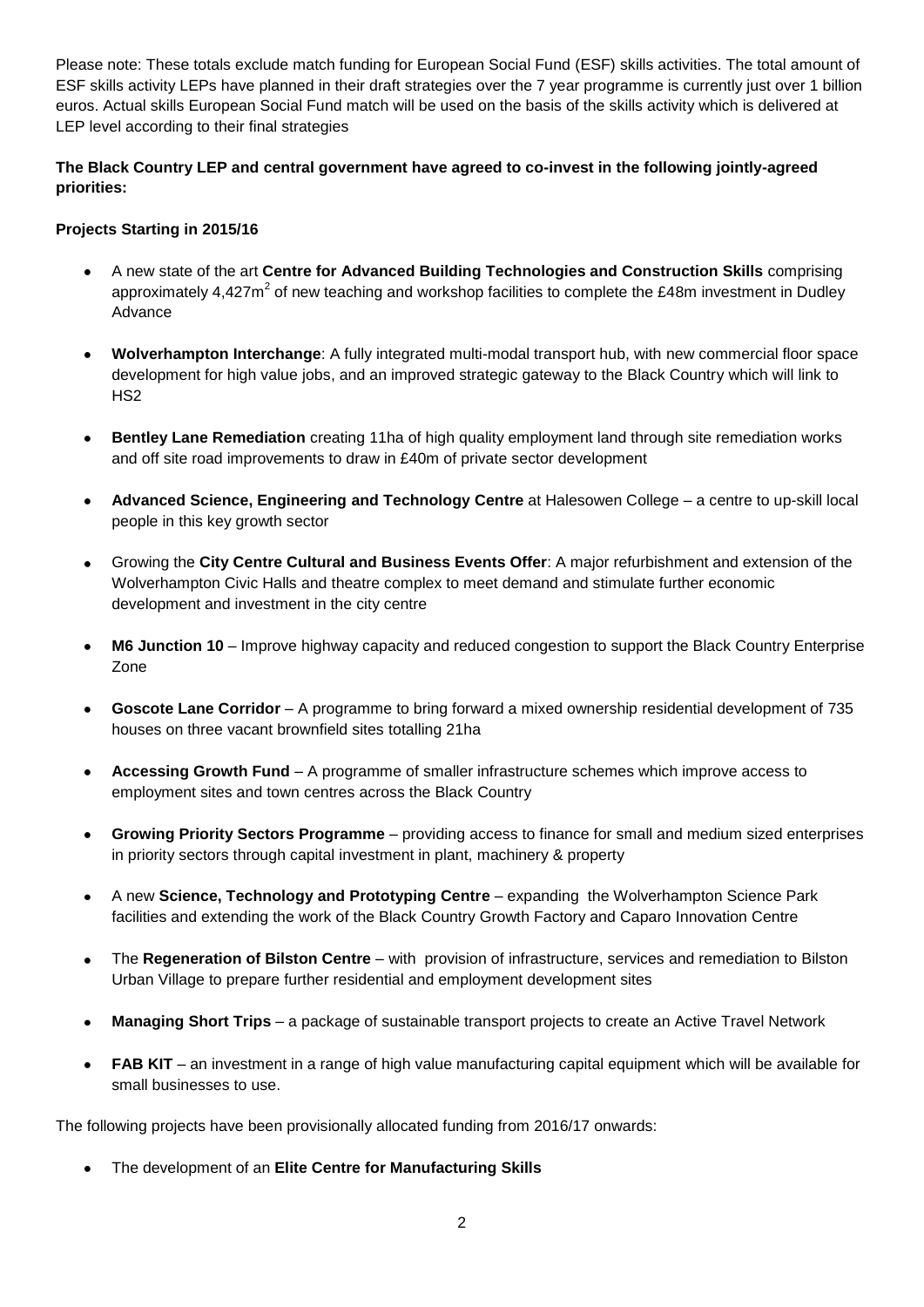Improvements to access at **Woods Lane, Sandwell**, enabling increased housing delivery  $\bullet$ 

**Local flexibility over Growth Deal programme**: Black Country LEP has demonstrated strong partnership arrangements which deliver collective decisions, has articulated a clear and deliverable vision for growth in the area, and has established strong financial monitoring procedures and cross local authority collaboration. Government will disburse funds to the LEP annually in advance. The Black Country LEP will be expected to deliver the projects highlighted in the Deal, but will have flexibility over the management of these projects in order to deliver the greatest economic benefits to the area. Any significant changes to the projects will need to be discussed with the Government in advance.

The Growth Deal does not amount to an endorsement of everything in the submitted SEP. All development decisions for specific proposals must go through the normal planning process and be guided by local plans taking into account all material considerations.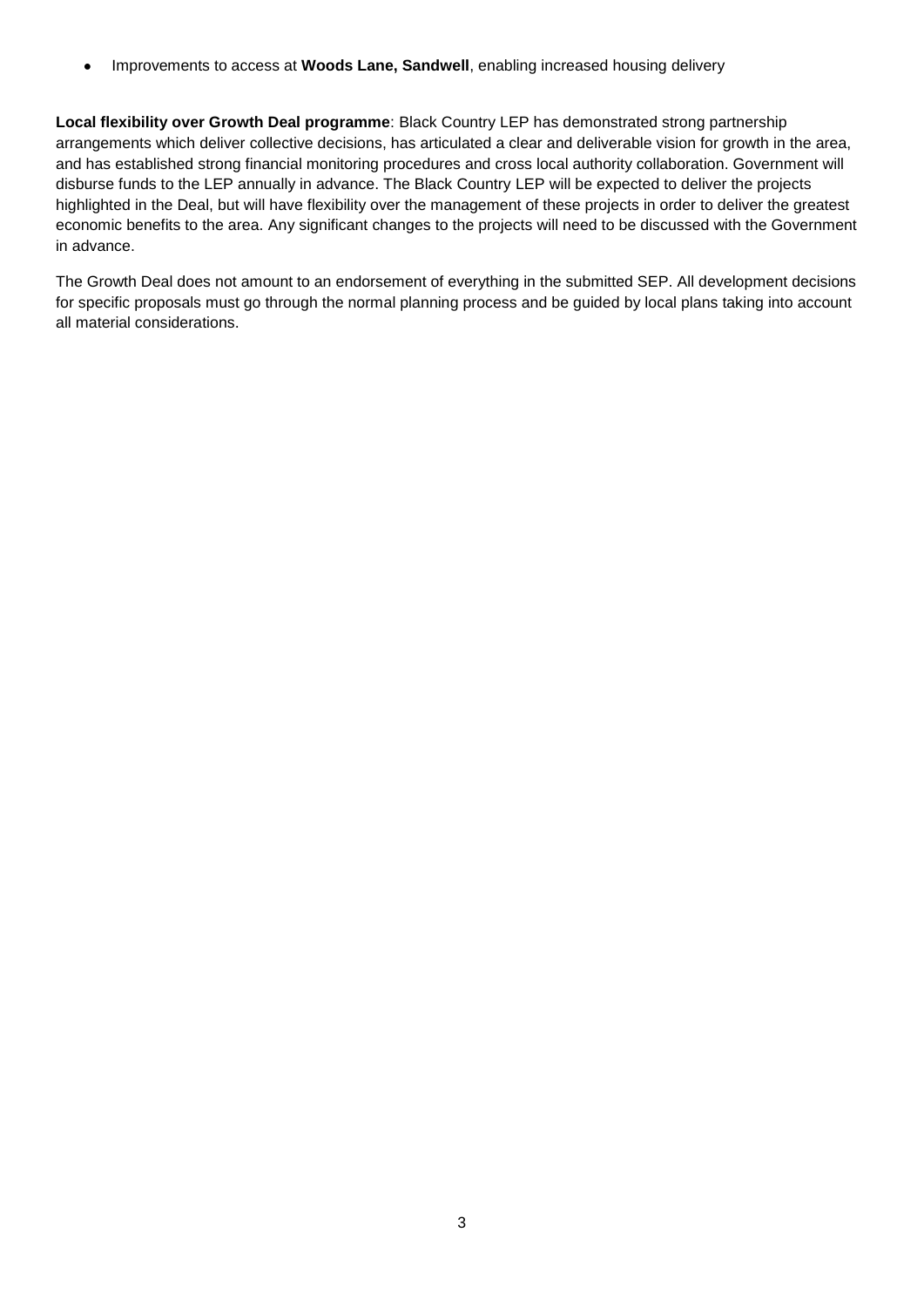## **The Black Country Growth Deal**

The investment secured by the Deal will be focused on four key areas to deliver transformative growth:

## **Raising Employability, Education and Skills**

The Black Country Growth Deal will agree a suite of capital investments in the skills infrastructure of the Black Country, providing new training opportunities for local people that align to expanding economic opportunities, particularly in advanced manufacturing. Projects will include a new state of the art **Centre for Advanced Building**  Technologies and Construction Skills comprising 4,427m<sup>2</sup> of new teaching and workshop facilities to complete a £48m investment in 'Dudley Advance'. The centre will provide a lead in Building Information Modelling and up-skill over 3,250 people in the first five years, ensuring the local workforce is ready for the opportunities across the West Midlands that will result from HS2.

The LEP will deliver this package of investments alongside their ongoing work to encourage employers to invest in the skills of their workforce, increase educational attainment and the links between schools and businesses and to increase the skills and employability of those local people who are furthest from the labour market.

Signalling the Government's support for the Black Country's ambition to become an employer-led centre of expertise in training for supply chain manufacturers is a key part of the Black Country's Growth Deal. The Black Country welcomes local business interest in the proposal for the Elite Centre for Manufacturing Skills and sees this as an important development, with the potential to position the Black Country at the heart of national industrial development. Government is signalling its support for this proposal with an intention to fund £7.6m in 2016/17, subject to businessled development of the proposal.

|           | <b>Black Country LEP commitments</b>                                                                                                                                                                                      |           | <b>Central Government commitments</b>                                                                                                                                                                            |
|-----------|---------------------------------------------------------------------------------------------------------------------------------------------------------------------------------------------------------------------------|-----------|------------------------------------------------------------------------------------------------------------------------------------------------------------------------------------------------------------------|
| $\bullet$ | Secure investment of £20.5m in the new Centre for<br>Advanced Building Technologies and Construction<br>Skills at Dudley College, including local public sector                                                           | $\bullet$ | Invest £7.9m in the new centre at Dudley<br>College(£4.2 in 2015/16)                                                                                                                                             |
|           | investment of £15m and private sector investment of<br>£5.5m                                                                                                                                                              | $\bullet$ | Invest £1.1m (in 2015/16) in the new Advanced<br>Science, Engineering & Technology Centre                                                                                                                        |
|           | Secure investment of £7.12m in a new Advanced<br>Science, Engineering & Technology Centre at                                                                                                                              | $\bullet$ | A provisional allocation of £7.6m from 2016/17 for the<br>Elite Centre for Manufacturing Skills                                                                                                                  |
|           | Halesowen College, including private sector<br>investment of £6.8m                                                                                                                                                        | $\bullet$ | Government commits to working with the Black<br>Country to help ensure that local employer priorities                                                                                                            |
| $\bullet$ | The full development of proposals for an Elite Centre<br>for Manufacturing Skills, ensuring that local                                                                                                                    |           | are fed into the operations of the new National<br>Careers Service providers in the Black Country                                                                                                                |
|           | businesses play a driving role in the design of the<br>centre                                                                                                                                                             | $\bullet$ | Government, through the Skills Funding Agency, will<br>support the process to ensure that provision meets                                                                                                        |
|           | The Government expects Black Country LEP to open<br>up new jobs associated with the Local Growth Fund<br>to local unemployed and long-term unemployed                                                                     |           | local priorities and that increasing responsiveness is<br>delivered through a three-pronged approach:                                                                                                            |
|           | people working closely with local and national back to<br>work initiatives. This would be part of a wider<br>expectation that local areas use the Social Value Act,<br>drawing on best practice across local councils and |           | Procurement of new provision: LEPs will be<br>$\circ$<br>involved throughout the process and providers'<br>track records against LEP requirements will be<br>considered as part of this assessment               |
| ٠         | central expertise in maximising social value<br>LEPs are well-positioned to enhance the current<br>Careers Information, Advice and Guidance offer by                                                                      |           | Accountability: Providers will be required through<br>$\circ$<br>their funding agreements with the Agency to<br>explain to LEPs details of their provision and<br>planning and we are testing ways in which they |
|           | influencing the shape of provision so that it meets the<br>needs of the local economy. Moreover, they have the<br>ability to link employers with education providers; can                                                 |           | can be most effectively held to account for being<br>responsive to local economic priorities. The Skills<br>Funding Agency is trialling Skills Incentives Pilots                                                 |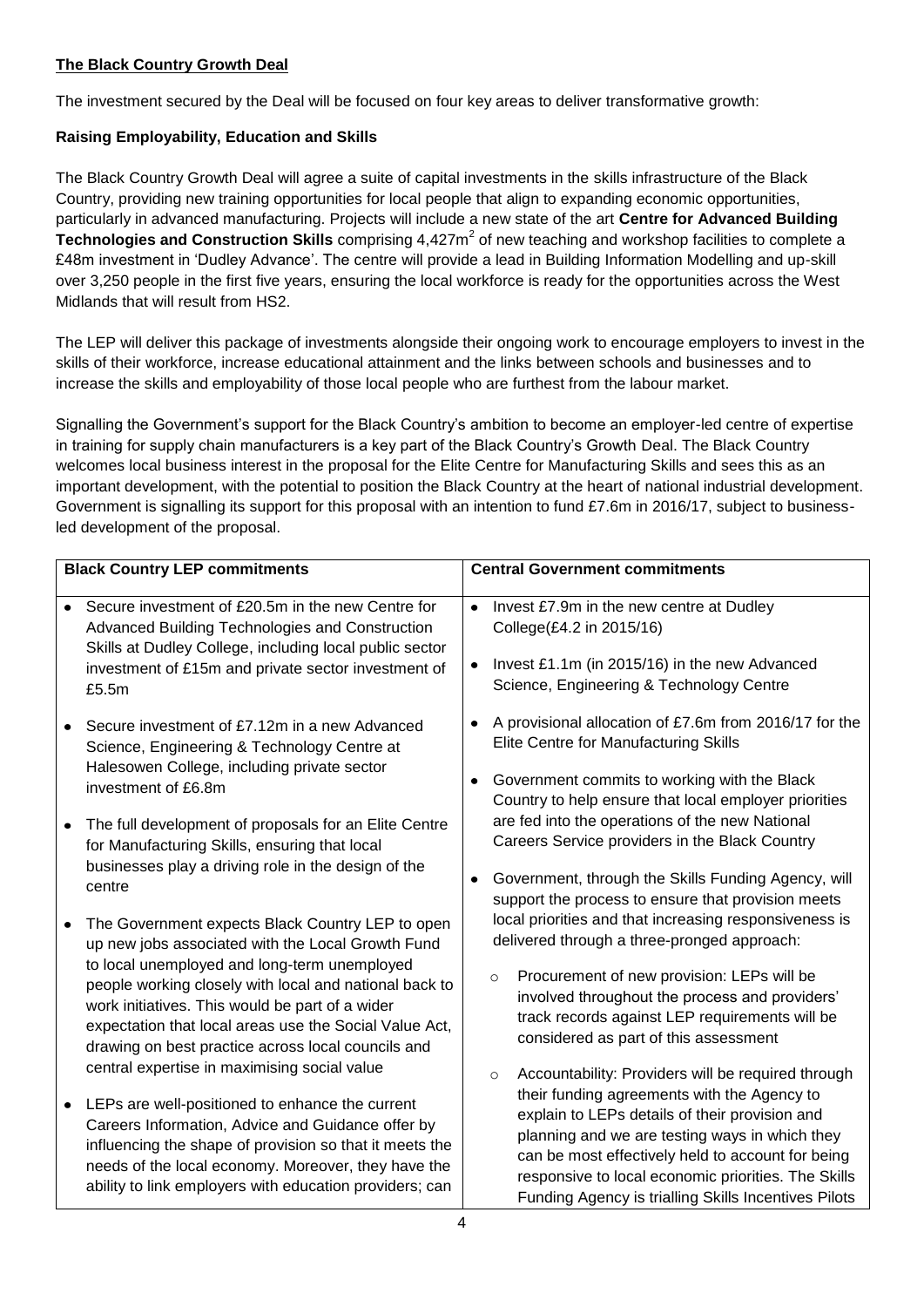have strategic influence over skills supply; and have from 2014/15 in Stoke and Staffordshire, the the ability to coordinate local services towards a North East and West of England, designed to shared goal. To achieve this, Black Country LEP will explore the mechanisms through which providers facilitate stronger linkage between education will account to LEPs for delivery providers and local businesses. We will also work o Allocations and Intervention: In future years with relevant local stakeholders to communicate our providers' records in delivering to LEP priorities and align our offer to the National Careers requirements will be taken into account when Service (NCS) providers ahead of the new service's setting allocations and triggering interventions. roll-out in October 2014 in order to augment the From 2015/16 the Skills Funding Agency will take service into account the outcomes of the Skills Incentive Pilots in Stoke and Staffordshire, the North East • The LEP will consider skills implications as part of decision taking on growth strategies and West of England, in making allocations to those providers in scope; subject to evaluation of • The LEP will clearly articulate and evidence their the pilots, these mechanisms will be rolled out to skills priorities in the light of strategic national and other LEPs in future years local growth opportunities and communicate them to the Further Education and skills sector Government will set out revised information for LEPs  $\bullet$ on how they can take advantage of this approach • The LEP will positively engage the Further Education and options for seeking advice if provision is not and skills sector in key strategic partnerships e.g. responsive to their needs. The Skills Funding Agency Skills and Employment Boards will publish information during summer 2014 on how LEPs can influence the use of all skills budgets in • The LEP will recognise where the private sector has their localities, and the steps they can take if they are a responsibility to invest in skills provision and work dissatisfied with the pattern of delivery with business and the skills system to realise that

> Government will seek to improve the provision of  $\bullet$ skills data for LEPs and will develop and publish new reports that will quantify and assess responsiveness to local skills needs. In the summer of 2014 the Skills Funding Agency will provide all LEPs with a data set that updates them on the provision delivered in their areas.

## **Improving Black Country Business Competitiveness**

investment.

The Black Country LEP has a very good track record of supporting business growth, which was a key project within the Black Country City Deal. This Growth Deal confirms additional funding to continue the delivery of the Black Country Growth Factory business support programme and commits Government and local partners to creating a new **Science, Technology and Prototype Centre** expanding the Wolverhampton Science Park facilities and extending the work of the Black Country Growth Factory and Caparo Innovation Centre. The £10m centre will provide 2,839m<sup>2</sup> of high quality managed office, space as well as dedicated and/or shared workspace and laboratory or testing space to facilitate prototype and research and development activity, supporting growth in the Black Country Enterprise Zone and the wider region.

| <b>Black Country LEP commitments</b>                                                                                                                                                       |           | <b>Central Government commitments</b>                                                                                   |
|--------------------------------------------------------------------------------------------------------------------------------------------------------------------------------------------|-----------|-------------------------------------------------------------------------------------------------------------------------|
| Secure investment of £17m in the Growing Priority<br>Sectors grant fund programme.                                                                                                         | $\bullet$ | Invest $£2m$ in $2015/16$ and an indicative $£4m$ in<br>2016/17 - 2017/18 in the Growing Priority Sectors<br>programme. |
| Secure investment of £10.3m in the Science,<br>Technology and Prototyping Centre at<br>Wolverhampton Science Park, including £4.3m from<br>public sector partners and £6m from the private |           | Invest £4.9m in the Science, Technology and<br>Prototyping Centre over 2015/16 - 2017/18 (£0.5m in<br>2015/16           |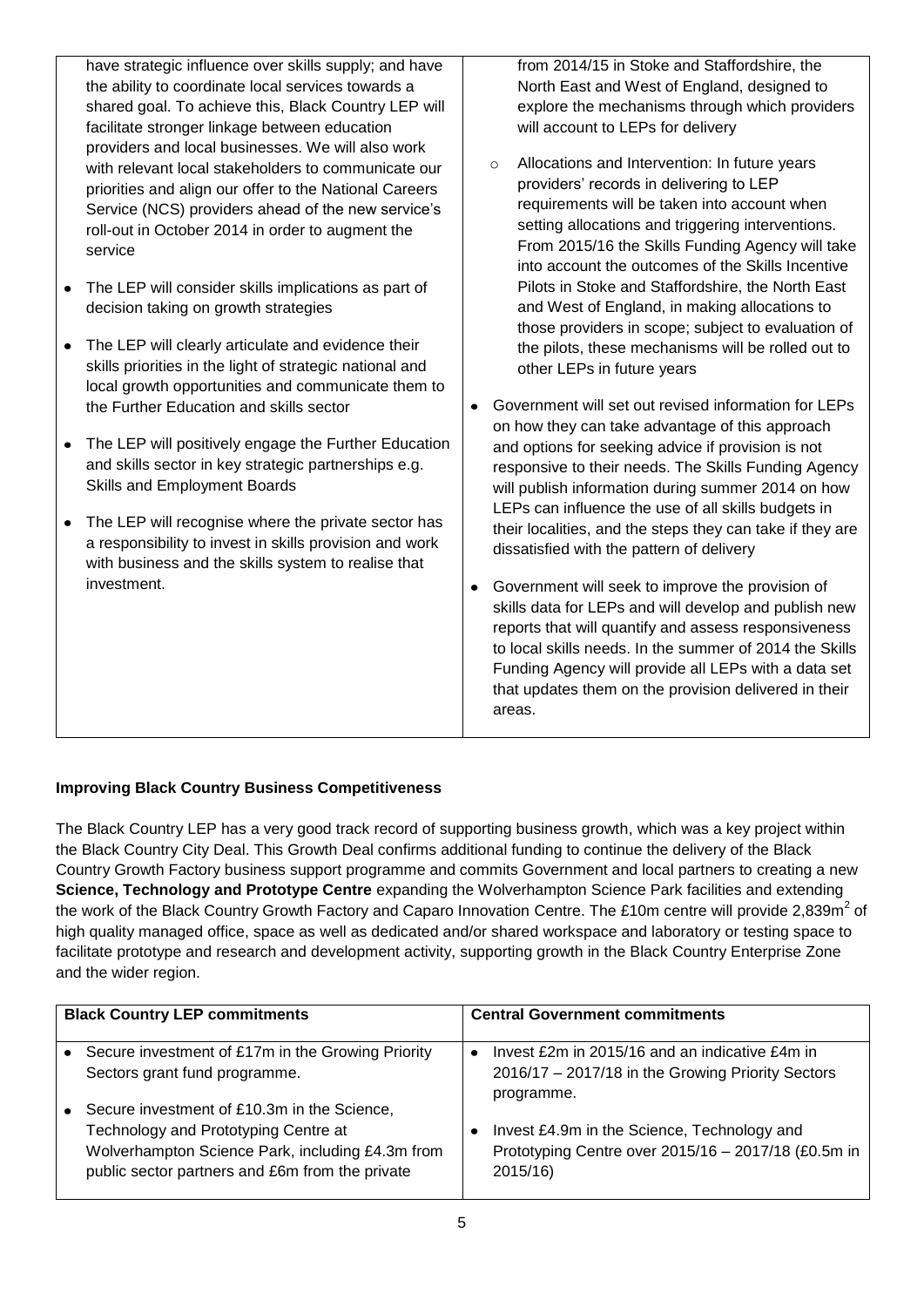#### Provide £400k funding to the LEP for growth hub sector;  $\bullet$ business support coordination, subject to the growth • Provide public and private funding in 2015/16 to hub meeting minimum conditions that reflect the support the delivery of the local growth hub, at a level position agreed by the Government review on to be agreed. business support and services. • Provide a clear model for coordinating and UKTI will commit to effectively communicating its simplifying business support so that it joins up strategic priorities to LEPs and where possible help national, local, public and private support and creates them access relevant opportunities. UK Trade and a seamless customer experience for businesses, Investment has doubled the number of Partnership which makes it easy for them to get the right support Managers to sixteen. This will ensure that UK Trade at the right time. Black Country LEP should work and Investment can work more closely with LEPs and closely with Greater Birmingham & Solihull and help build their capability to secure more inward Coventry& Warwickshire LEPs on aligning investment. appropriate Growth Hub activity. The Technology Strategy Board recognises the  $\bullet$ • To support extension of superfast broadband important and valuable role that LEPs are playing in coverage to 90% of UK premises by 2016, via promoting and supporting innovation, and is existing broadband projects, Black Country LEP will committed to developing strong and effective commit to work with local partners and BT to support relationships with LEPs both individually and delivery. To support extension of superfast collectively to build on this. The Technology Strategy broadband coverage to 95% of UK premises by Board is committed to supporting LEPs in developing 2017, Black Country LEP will also work with local the emerging Growth Hubs and in exploring how partners to help ensure match funding is in place for LEPs can help drive up local business awareness

and engagement in Technology Strategy Board

programmes and initiatives.

**Transforming the Black Country Infrastructure and Environment**

the next round of projects.

#### development of the Phoenix 10 site within the **Black Country Enterprise Zone**. This site has the potential to deliver substantial economic benefits for the Black Country and UK economy and is an example of the challenges facing development in the Black Country created by a long and varied industrial history.

The Growth Deal also includes the provision of up to £15m of loan finance from the Public Works Loan Board to enable accelerated development of housing sites across the Black Country.

The Black Country LEP has identified the availability of, and access to, high quality commercial and housing sites as a

key obstacle to local growth. The Growth Deal contains a range of projects which will bring forward large scale development sites for both accelerated housing development and business growth. A key commitment within the Growth Deal is for Government to continue to work with the Black Country LEP and local partners to secure the

| <b>Black Country LEP commitments</b> |                                                                                                                                                        | <b>Central Government commitments</b> |                                                                                                                                           |  |
|--------------------------------------|--------------------------------------------------------------------------------------------------------------------------------------------------------|---------------------------------------|-------------------------------------------------------------------------------------------------------------------------------------------|--|
|                                      | Secure investment of £17.3m to bring forward<br>housing development in the Goscote Lane Corridor,<br>including £3.3m of public sector funding and £14m | $\bullet$                             | Invest £8.8m in the development of the Goscote<br>Lane Corridor $(E1.5m$ in 2015/16)                                                      |  |
|                                      | from the private sector                                                                                                                                | ٠                                     | Invest £3.3m in the regeneration of Bilston Centre<br>(E2m in 2015/16)                                                                    |  |
|                                      | Secure investment of £52.9m in the infrastructure<br>and remediation of Bilston Centre, including £43.8m<br>of private sector investment               | $\bullet$                             | Invest £8.0m in Bentley Lane site remediation (£4.0m<br>in 2015/16)                                                                       |  |
|                                      | Secure private sector investment of £40m in Bentley<br>Lane employment sites                                                                           | ٠                                     | Invest £6.6m over three years $(2015/16 - 2017/18)$<br>in the cultural businesses at the heart of the Black<br>Country (£1.5m in 2015/16) |  |
|                                      | Secure investment in the revitalising of                                                                                                               |                                       |                                                                                                                                           |  |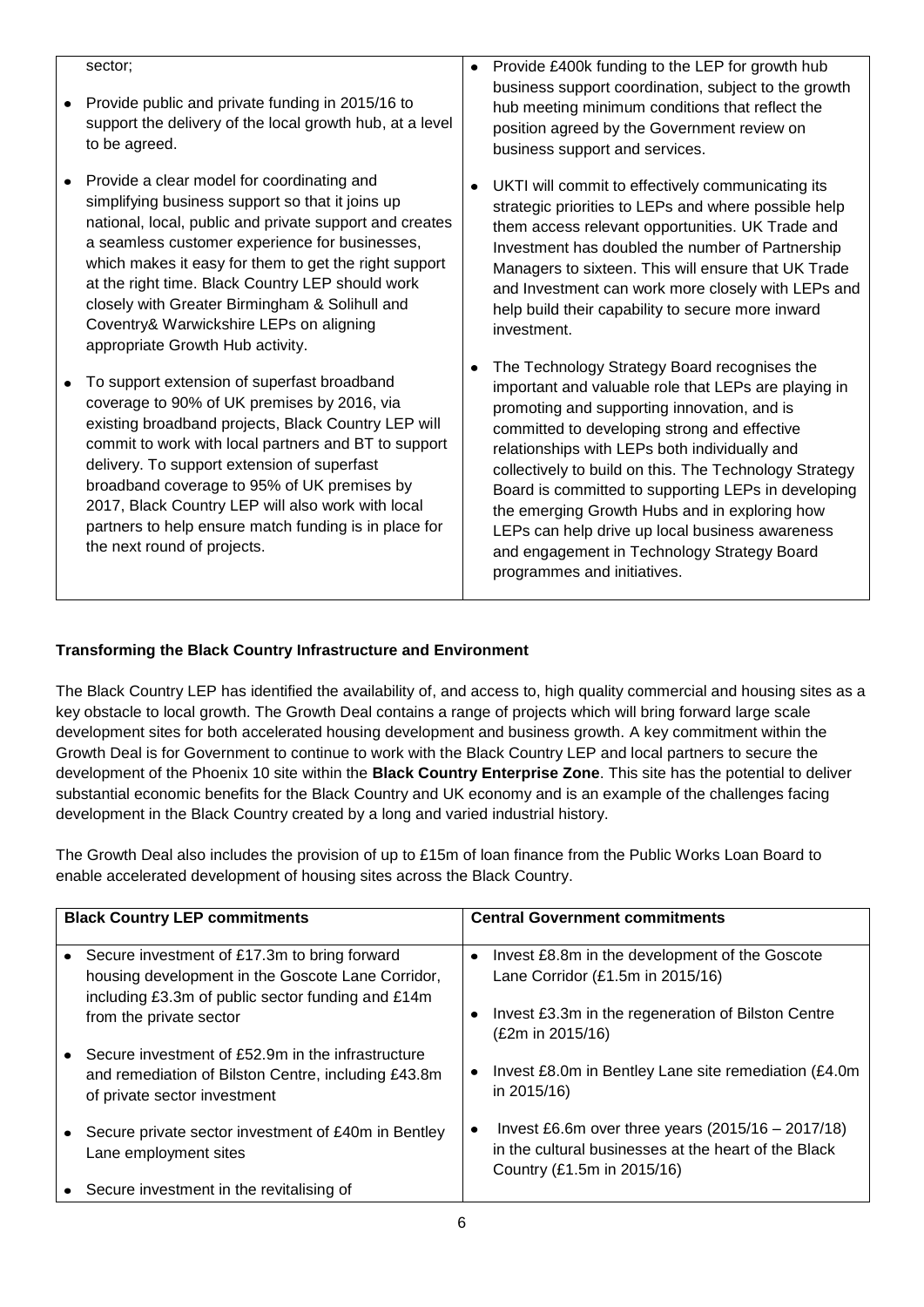| Wolverhampton's city centre cultural and business<br>offer through a £13.2m local investment, with £8.5m<br>coming from the private sector                                                       | $\bullet$ | A provisional allocation of £5.1m from 2016/17 for the<br>improvement of access to housing sites in Woods<br>Lane, Sandwell                                                                                                                                                                                                                                                                                                                                                                                                        |
|--------------------------------------------------------------------------------------------------------------------------------------------------------------------------------------------------|-----------|------------------------------------------------------------------------------------------------------------------------------------------------------------------------------------------------------------------------------------------------------------------------------------------------------------------------------------------------------------------------------------------------------------------------------------------------------------------------------------------------------------------------------------|
| To fully develop plans and investments for improved<br>access to housing and employment sites in Woods<br>Lane, Sandwell                                                                         | $\bullet$ | The Government will continue to work with the LEP<br>and local authorities to consider the mechanisms and<br>investment needed to bring forward development of<br>the Phoenix 10 site, with a forecast decision for                                                                                                                                                                                                                                                                                                                |
| The Black Country will confirm the rest of the<br>package that will be supported by this investment<br>and an indicative borrowing profile with HM Treasury<br>before the borrowing is accessed. |           | determination of the approach to be progressed by<br>October 2014. Government will give full consideration<br>to the LEP's ambition for an economically significant<br>outcome for the site, in alignment with the Strategic<br>Economic Plan                                                                                                                                                                                                                                                                                      |
|                                                                                                                                                                                                  | ٠         | The Government confirms that a total of up to £15m<br>will be made available to the Black Country in<br>2014/15 and 2015/16 at the Public Works Loan<br>Board (PWLB) project rate discount of 40 basis<br>points below the standard PWLB rate. This will<br>support strategic infrastructure investment to enable<br>increased housing development in projects such as<br>the development of 600 homes in Bescot,<br>Wednesbury or 200 homes at Cakemore Road,<br>Blackheath which form part of the overall Growth<br>Deal package |
|                                                                                                                                                                                                  |           | The Environment Agency, Natural England and<br>Forestry Commission will work collaboratively with<br>the Black Country LEP in accordance with the Defra<br>Network offer and, if requested, will negotiate with<br>the LEP to provide appropriate support, advice and<br>data in bringing sites and programmes forward                                                                                                                                                                                                             |
|                                                                                                                                                                                                  | $\bullet$ | Government will engage with the LEP to examine the<br>potential to release Government land and property to<br>promote local economic growth and / or housing<br>development.                                                                                                                                                                                                                                                                                                                                                       |

## **Improving Transport Infrastructure**

The Black Country benefits from excellent regional and national transport links but in key areas this infrastructure has not kept up with the pace of growth. The Growth Deal confirms investment in a package of projects which will address these challenges and improve transport connections within the Black Country, enabling better access to employment opportunities, new homes and revitalised town centres for local people. Projects such as the **Wolverhampton Interchange** will also prepare the Black Country for the arrival of HS2 and the opportunities for national and international growth it will create.

| <b>Black Country LEP commitments</b> |                                                                                                       | <b>Central Government commitments</b> |                                                                                                                                                    |
|--------------------------------------|-------------------------------------------------------------------------------------------------------|---------------------------------------|----------------------------------------------------------------------------------------------------------------------------------------------------|
|                                      | Secure £34.5m of public sector funding for the<br>completion of improvements to Junction 10 of the M6 |                                       | Invest £29.7m in M6 Junction 10 improvements over<br>four years from 2015/16 (£0.7m in 2015/16)                                                    |
|                                      | Secure investment of £91.6m in the development of<br>the Wolverhampton Interchange, including private | $\bullet$                             | Invest a further £4.5m in the Wolverhampton<br>Interchange development (£3.0m in 2015/16) in<br>addition to the pre-committed LTB funding for this |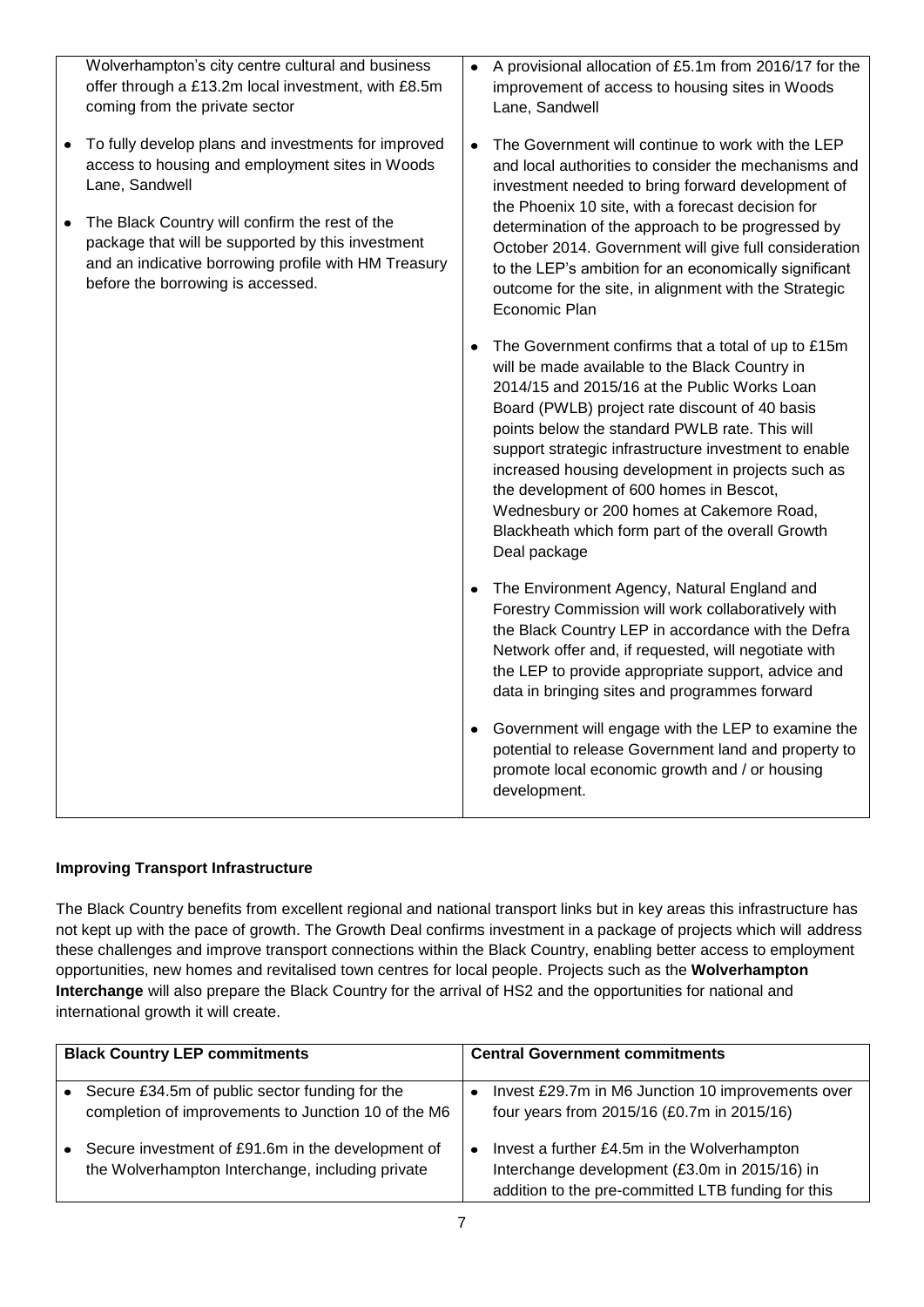sector investment of £70m

- Secure £4.6m of funding to deliver a programme of small scale sustainable transport projects, Managing Short Trips
- Secure private sector investment in the Accessing Growth Fund to deliver smaller infrastructure projects
- The LEP and partners agree to the LEP to take a more proactive role in consultation on long-term strategic road network planning and provide a coordinating role between constituent local authorities
- The LEP and partners agree to take a more proactive role in consultation on long-term rail planning and franchise specification; and provide a co-ordinating role between constituent local authorities.
- Progress on the development and delivery of the priority transport schemes identified by the Black Country Local Transport Body that are fundable within available pre-allocated Local Growth Fund resources.
- scheme.
- Invest £4.2m in small scale sustainable transport projects across the Black Country (£0.5m in 2015/16)
- Invest £12m over four years in the Accessing Growth Fund (£3.0m in 2015/16)
- The Highways Agency commits to developing a more proactive and collaborative approaches to promoting national and local growth and commits to continue building strong relationships and working arrangements with LEPs and the Local Enterprise Partnership Network, in the same way as with local and combined authorities and the Local Government Association. Through its Route Strategies, the Highways Agency will engage the LEP in better understanding the challenges and opportunities associated with the network and to develop evidence based long-term plans to bring about much needed local economic growth and development, and commits to providing each LEP with a named contact, generally the relevant regional director. The Highways Agency commits to forming a Growth and Economic Development Group to support LEPs at a national and sub-national level, and a draft licence published on 23rd June 2014 for the new Highway Agency company includes a requirement to cooperate, which will underpin the arrangements described above
- The Department for Transport and Network Rail commit to more proactive engagement of the LEP in the long-term rail planning process (e.g. Route Studies) and in rail franchise specification through targeted local engagement of the LEP as part of an enhanced consultation process. The Department for Transport also commits to encourage bidders for franchises to identify and take into account the priorities of LEPs and other key local stakeholders as part of the franchising process, and will also encourage Train Operating Companies to continue with, and enhance where possible, their engagement with LEPs as key local stakeholders.

## **As part of the deal, the LEP will:**

- **Strengthen governance:** The Black Country has established a Joint Committee as the latest step in their long track record of successful partnership working. Government would welcome further progress in implementing the planned sharing of resources and intelligence at an operational level through 'Team Black Country'.
- **Ensure implementation and demonstrate success** by tracking progress against milestones and agreed core metrics and outcomes in line with a monitoring and evaluation framework. This will include agreeing